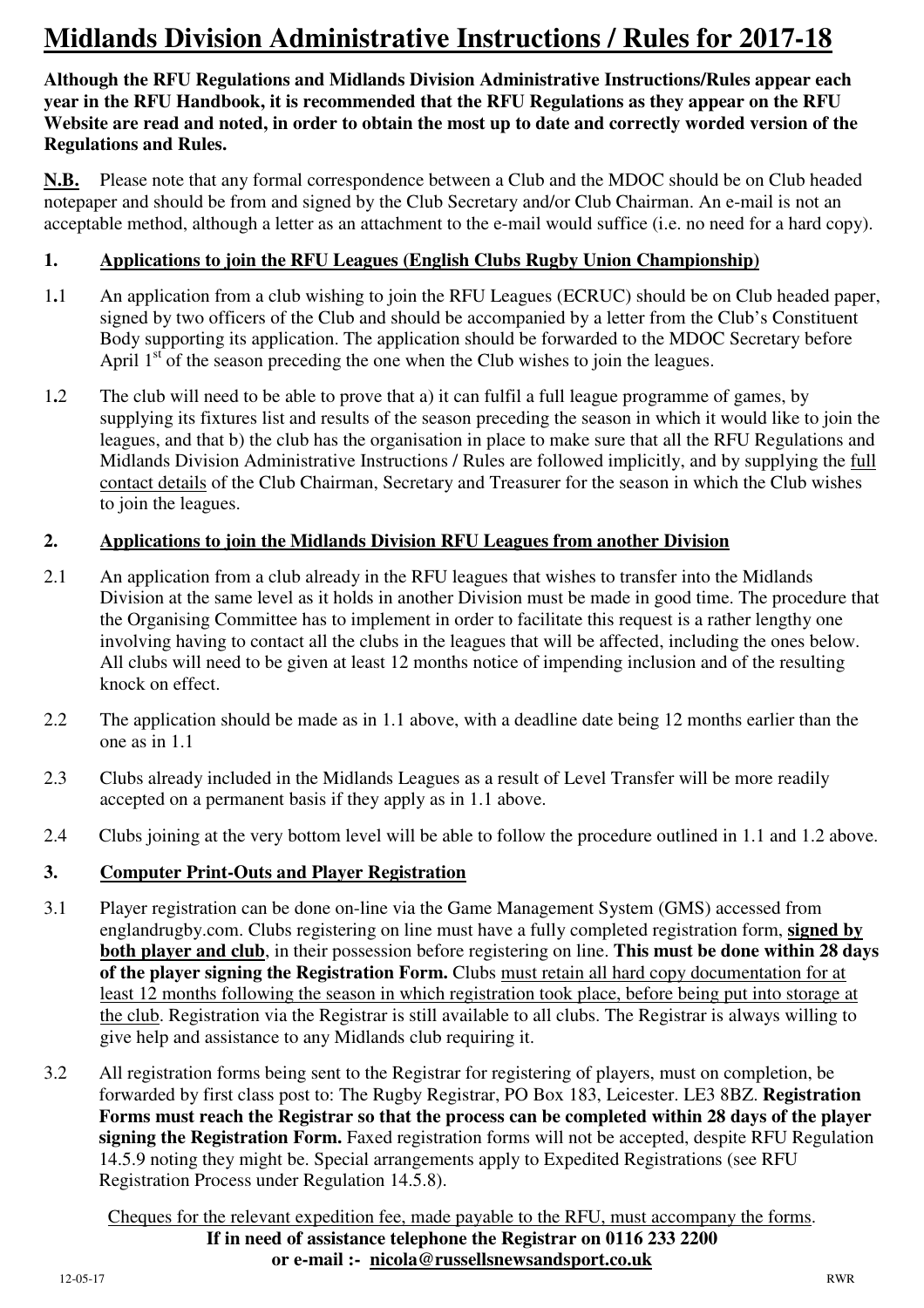- 3.3 An A4 stamped addressed envelope with the name of the club in the top left-hand corner must accompany requests for registration. An up-dated copy of the computerised list will then be returned to the club.
- 3.4 Clubs are advised to have an up to date copy of the computerised list at hand on match day, in order to check the names of the squad against the list of registered players, to ensure that unregistered players are not chosen to play or to be on the bench, and that the names are recorded accurately and legibly.
- 3.5 The RFU Registrar will retain submitted player registration forms until the end of the season. These will then be sent to the RFU for storage.
- 3.6 Every club must appoint an officer and a deputy to be responsible for all registration matters. These officers must be fully aware of the RFU Registration of Players, Regulations and Operating Procedures. These are published annually and sent to Club Secretaries.

# **4. Ground and Match Management**

- 4.1 It is the responsibility of the home club at all levels to ensure that spectators do not encroach on the playing enclosure. Suitable barriers should be erected to ensure compliance with this Rule. At Levels 5, 6 and 7 technical areas in accordance with Regulation 13.7.3 (b) should be provided. Regulations 13.7.6 to 13.7.8 should be adhered to. However, where a club Committee at Level 5 or below is satisfied that it is impractical or unnecessary for barriers to be erected this requirement may be waived. (This applies particularly to clubs playing on school or local authority pitches) **If the Home club's Referees Society insists on the use of barriers then the Home club must comply.**
- 4.2 In the interest of safety, Regulation 13.7.9 regarding the use of floodlights will apply. However, by mutual agreement of the clubs involved, lights may be turned on at half time or in a long injury break, if this will save the game from being abandoned for bad light.

#### **5. Postponed Games**

5**.**1 No ECRUC League or RFU Cup game may be postponed/cancelled without first having the consent of the League Secretary/Cup Administrator (or MDOC Officer if the League Secretary/Cup Administrator is uncontactable). **If a game is to be postponed/cancelled, then both clubs involved in the game must inform the League Secretary/Cup Administrator(s) (RFU Registrar Nicola Russell or MDOC Secretary Roger Rees)** (or an MDOC Officer if the League Secretary/Cup Administrator is unavailable) **of the possibility as soon as possible. The administrator will then confirm this arrangement to Russell's Agency directly**. A lack of communication with the administrator(s) on this matter will result in the club(s) being fined £25. Once the League Secretary/Cup Administrator (or MDOC Officer) has agreed the postponement then the **Home club must also** make sure that Russell's Agency is informed of the postponement/cancellation as a matter of normal reporting of results procedure.

In the RFU KO Competitions, any club failing to honour a game will be excluded from any future RFU KO Competition to which the club would have been eligible to enter until the club has served a one season exclusion for defaulting.

5.2 Clubs will be deducted 5 Championship points if they unjustly fail to honour a league game. These games and other postponed games must be played on the next available non RFU League/non RFU KO Competition weekend. **This rule will be strictly enforced**. The weekends of December 23<sup>rd</sup> 2017 and December 30<sup>th</sup> 2017 will be deemed **not** to be "a next available weekend" unless, by mutual agreement, two clubs decide to utilise this weekend.

# **EASTER WEEKEND WILL BE DEEMED TO BE "A NEXT AVAILABLE WEEKEND".**

5.3 Rearranged league games take precedence over all other competitions **except** RFU National KO Competitions. (This also means that these Saturday games also take precedence over other games that might be arranged by a Constituent Body or Domestic Union on a Sunday)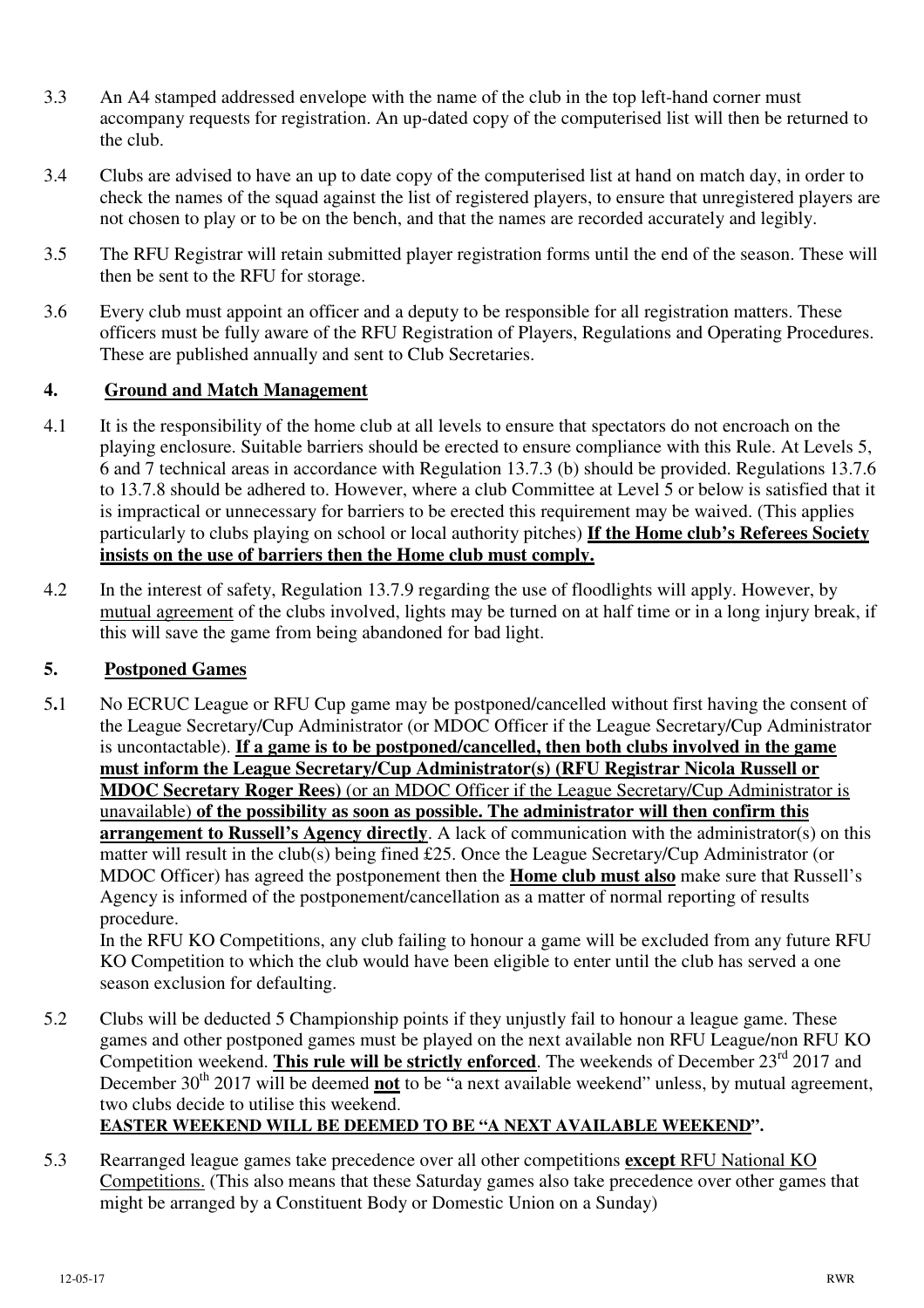- 5.4 If a League or RFU Cup game is justifiably postponed the League Secretary/Cup Administrator will need to give the clubs 7 days notice of the date of the rearranged game. The League Secretary/Cup Administrator will notify Russell's of the new date for the match at the same time as notifying Russell's of the postponement. If 7 days notice of the new date cannot be given, then the clubs will play on the next available free date. The home club will ensure that the local Referees Society is made aware of the new date, so that a referee may be appointed in good time.
- 5.5 A club may not postpone a League game because of lack of availability of its ground. In such circumstances the game may be brought forward, or in the first half of the season the fixture may be exchanged with the corresponding fixture in the second half of the season. In the second half of the season an attempt to seek an alternative venue should be made, and if unsuccessful, a ruling will be made by the League Secretary/ Divisional Organising Committee.
- 5.6 A club whose home ground is considered to be unfit to play on should arrange for an inspection of the pitch by their ground staff, preferably on the morning of the game. The inspection should be carried out with a Club Officer in attendance, and preferably with a local member of the Home side's Referees Society also present. It would help matters if the Home club also invited a representative of the visiting club to attend the inspection (where the journey is not prohibitive) in order to keep matters transparent. Photographs of the problem areas should be taken, so that the League Secretary/DOC has the evidence to refer to, if a query arises as a result of a decision to postpone. The consent of the League Secretary/Cup Administrator/Divisional Organising Committee must then be obtained if the decision is to postpone.

#### 6. **Notional wins – Insufficient players.**

- 6.1 At Level 5 and below, if on the first occasion a team is required to replace a front row player with a replacement front row player and it cannot do so, then uncontested scrums will be ordered and the non offending team will be deemed to have won the match by 4 tries (20-0) i.e. 4 Championship points plus a bonus point. The offending team **may**, in addition to losing the match 0-20, be deducted **5**  Championship points (see RFU Sanction Guidelines – Front Row – insufficient suitable players).
- 6.2 When a club at Level 8 or below is unable to select a team from its list of registered players, they should offer to play the game as a friendly, using unregistered or borrowed players, or with uncontested scrums. If the non offending club turn down the offer to play or indeed arrange to play the game as a friendly the League Secretary will then be able to award the game to the non-offending club as a notional 0-0 win and 5 Championship points added to their record. Failure to give this option of playing the game as a friendly (by the club short of players), resulting in the game not being played, will mean that the failure to play will be considered an "unjust" cancellation, and will result in the deduction of **5** Championship points from the offending club's record. The League Secretary must be informed of the possibility of this event occurring as soon as possible and certainly before the game is due to be played. **The League Secretary** (or an MDOC Officer if the League Secretary is unavailable) **must, as soon as possible, confirm this arrangement to Russell's Agency directly**.
- 6.3 At all other Levels clubs are expected to be of a standard that should not require the use of non registered or borrowed players. A fixture cancellation through lack of players will be considered "unjust" and **5** Championship Points will be deducted from the offending club's record. The game will be played on the next available weekend. Repeated offences under this rule will result in further disciplinary action. (See RFU Regulations)
- 6.4 Any club which gives away more than 20% of its league games as notional wins to its opposition during the season may find that it will be sanctioned by the MDOC with disciplinary action taken / a possibility of being relegated by one or more leagues / a possibility of being expelled from the leagues / the Club's record being reported to the RFU.

#### 7. **League free weekend**

7.1 **Remember:** In season 2017-2018, the weekends of Dec.  $23^{rd} \& 30^{th}$  2017 will be "free" and will be deemed **not** to be "a next available weekend". **Easter weekend WILL be a "next available weekend", so please remember to claim it in time if you want it to be "free" of any rearranged league games.**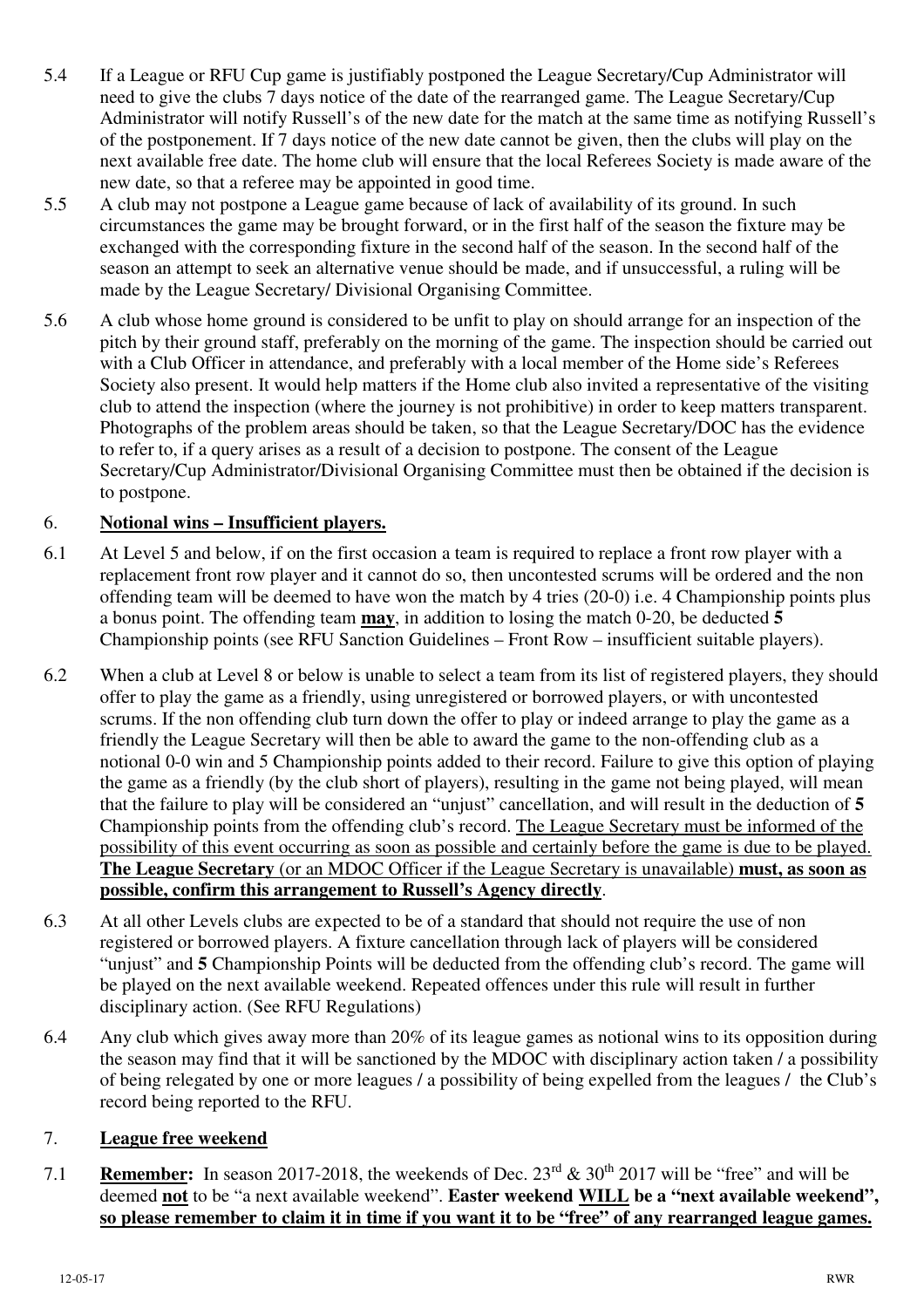7.2 Clubs in 12/11 club Leagues may request that **1** specific non League Saturday be not designated as "a next available Saturday" for rearranged league games. Clubs in 10/9 club Leagues may designate **2** such Saturdays. Clubs in 8/7 club Leagues may designate **3** such Saturdays**. Clubs in 14/13 club Leagues will not be able to request any such Saturdays.** (Note that this only applies to league matches and does not apply to RFU KO Cup matches and Playoff matches.) This request must be made officially in writing, on Club headed notepaper, by the Secretary of the Club, to the Secretary of the MDOC at least 8 weeks before the non- League Saturday so designated. An e-mail is not an acceptable method, although a letter as an attachment to the e-mail would suffice. League Secretaries are not empowered to grant requests of this nature.

## **8. RFU KO Cup Competitions**

- 8.1 The RFU National Cup Regulations apply in general to the administration of these competitions by the MDOC. The number of replacements allowed in the KO Cup Competition games, whilst the MDOC administers the proceedings, will be **three (3)**, as in league matches at the same level. (In the **Junior Vase only** teams will be able to select '**up to five (5)** replacements', as they are permitted to do in the leagues) In the **Midlands Finals** however, **seven (7) replacements will be allowed.**
- 8.2 The MDOC will administer the RFU KO Cup Competitions at Level 7 Intermediate Cup, Level 8 Senior Vase and Levels 9 & below – Junior Vase, up to and including the Quarter Finals stages (Midlands Finals). The RFU will administer the Competitions from the Semi Finals through to the Finals of the National Competitions at Twickenham.
- 8.3 The National Cup Competition games will take precedence over rearranged RFU League games and all Constituent Body Competition games.
- 8.4 Match Result Cards will be sent to the Home and Away clubs by Russell's News & Sport Agency. The filling in of the details on the card and handing it on to the referee before the match will be as in Instruction/Rule 10.1. **The method of returning the Match Result Card to the Registrar for checking and verification of details provided will be as in Instruction 10.3**. When the RFU takes over the administration of the Competitions from the MDOC, arrangements may differ. Duly completed Official Match Result Cards **not arriving electronically** for checking, may result in the club being disqualified from the Competition.
- 8.5 The use of unregistered players will be as allowed in Instruction/Rule 10.5

#### **RFU Regulation 13.4.1 does not apply in the RFU Junior Vase KO Competition National Semi Final & Final matches as these are under RFU jurisdiction.**

#### **9. Kick-off Times for League & RFU KO Cup Matches**

- 9.1 The MDOC has decided that the normal kick-off times for RFU League and RFU KO Cup Competition matches will be **2:15** pm. in November, December, January and February (the default time), and **3:00** pm. at all other times (the default time). Either kick off time may be earlier, or later, by mutual agreement between the clubs. For clubs which have informed the MDOC Secretary and League Secretary in writing prior to the start of the season of the availability of suitable floodlights and the club's wish to use them for Saturday kick offs at 3:00 pm throughout the season, the MDOC's agreement to do so will be given. RFU Game Regulations 13.6.4 (b) (Times) and 13.7.9 (Floodlights) must be adhered to.
- 9.2 In RFU KO Cup Competition matches, earlier kick off times may be necessary in the event that after 80 minutes of play the result is a draw and extra time of 10 minutes each way needs to be played. Clubs need to mutually agree to have an earlier kick off time to cover this eventuality.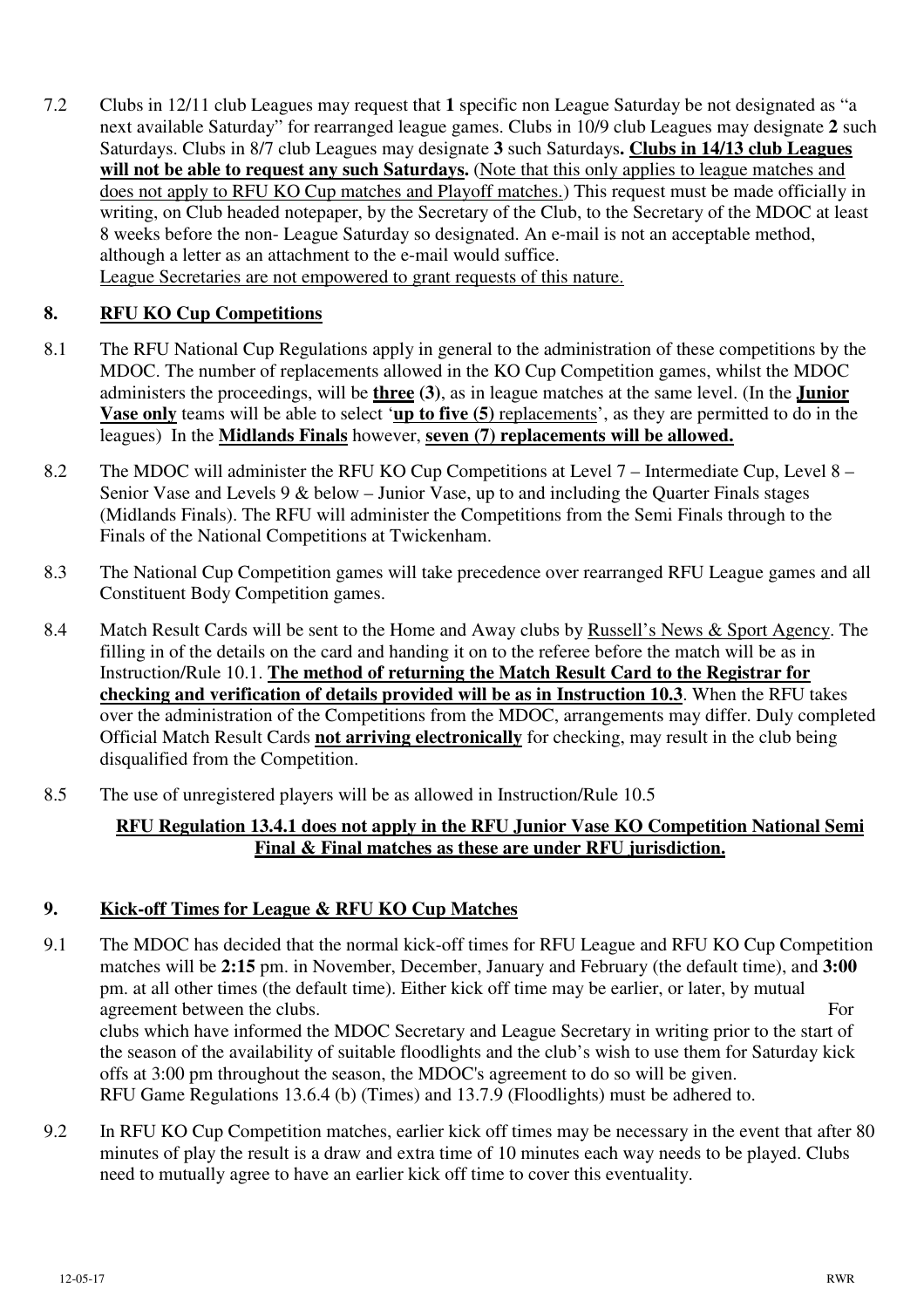#### **10. Match Result Cards**

Please note that **in season 2017-2018** clubs at Levels **5 & 6** i.e. **Midlands Premier, Midlands 1 West and Midlands 1 East** will be using the RFU's Electronic Match Cards system. This will be a compulsory requirement and is a further extension of the trialling of the system, for introduction to the game as a whole in the future. Clubs will not be required to supply all the details requested of clubs at the National Levels, just the basic information of names of the squad, number of tries and points scored.

- 10.1 The Official Match Result Cards are the responsibility of both clubs. **The cards must be completed FULLY and legibly in capital letters** and record the names of the squad showing **surname first**, followed by the first name. The names should be recorded **as they appear on the official RFU Senior Player Registration Computer Listing (neither abbreviations nor nicknames should be used unless registered as such)**. Clubs are also responsible for making sure that the names of both teams appear in the Result Declaration box. The cards from both the Home and Away clubs, **already countersigned by the opposition official**, must be passed to the Referee **no later than 15 minutes before Kick Off.** Any alterations on the cards should be initialled by the referee to show that they were done pre and not post match. The referee should sign the cards after recording the official match result (and on league cards the number of tries scored by each team), and after the game hand the appropriate card back to the club official of both the Home and Away teams for returning to the Administrator (League Secretary for League games/RFU Registrar for RFU KO Cup Competition games).
- 10.2 The sanction for failure to follow the instruction on the Official Match Result Card will be a fine of £25. A club not passing the Official Match Result Card, already signed by both Home and Away Officials, to the referee before the match may have **5** Championship points deducted.
- 10.3 **For League Games it is recommended that FULLY completed, signed and checked Official Match Result Cards are scanned or photographed and forwarded by e-mail attachment to the League Secretary within two days of the game being played, otherwise a £25 fine will be issued. The hard copy cards should be filed by the club for future retrieval or for further forwarding to the League Secretary if necessary. They must all be kept until the end of the season and only discarded at the end of June. DO NOT POST THE CARDS.**

Duly signed checked Official Match Result Cards will be considered free of any errors.

#### **For RFU KO Competition Games the cards are sent back to the Registrar's e-mail address, which is printed on the reverse side of the card. DO NOT POST THE CARDS.**

- 10.4 Clubs will have up to 14 days from the playing of a league game to query any "missing" bonus points in the published League Table of their League. After that period any omissions will be "timed out" and League Secretaries will not be able to amend the figures. Bonus points awarded incorrectly will be deducted as soon as the error is brought to the League Secretary's attention, with the affected club having the same 14 day period in which to request a review of the decision by the MDOC.
- 10.5 The Regulation allowing 2 unregistered players to be on the card **will only apply at Level 9 and below**, subject to the conditions in RFU Regulation 13.4.1 being followed. This Regulation states that 2 unregistered players may be selected provided they are eligible for registration and do not play on a second or subsequent occasion until correct papers are lodged with the Registrar or in the case of online Registration the procedural obligations have been fulfilled; and such players are not Effectively Registered with another club and are identified on the Official Match Result Card as not having Effective Registration and with their date of birth. The sanction for not complying with this Regulation will be a deduction of 5 Championship points for a League offence (or disqualification from the RFU KO Junior Vase if the Regulation is broken in the Junior Vase Competition). RFU Regulation 13.4.1 will also apply in RFU Junior Vase matches up to and including the Midlands Final. This rule treats League and RFU Junior Vase matches as one and clubs will not be able to use this Regulation once for the League and once for the RFU Junior Vase.

#### **RFU Regulation 13.4.1 does not apply in the RFU Junior Vase KO Competition National Semi Final & Final matches as these are under RFU jurisdiction.**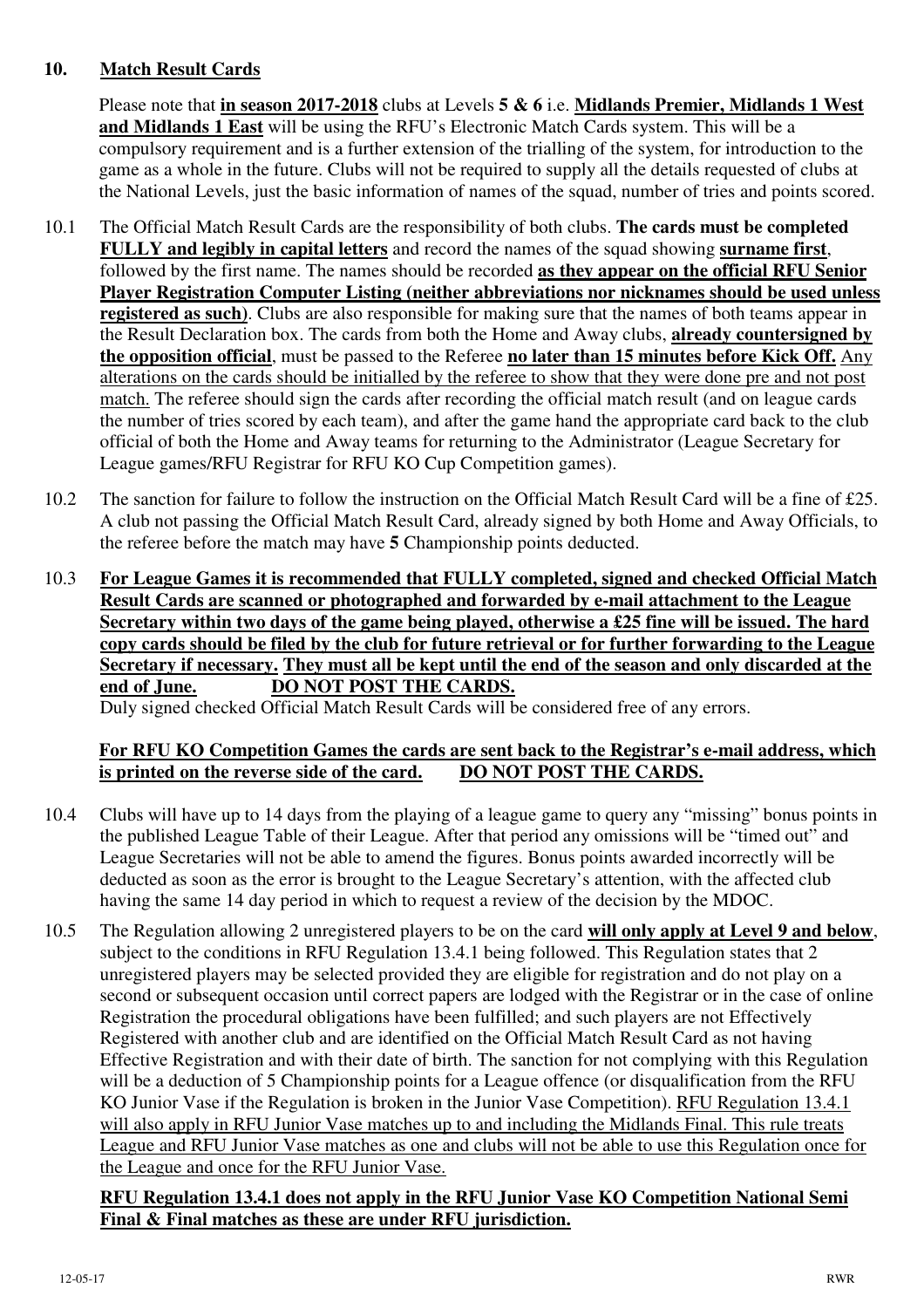- 10.6 (a) A club will be deducted **5** Championship points when an unregistered or an ineligible player appears on the Official Match Result Card (Rule 10.5 excepted). The sanction of a 5 Championship points deduction will be applied, whether it is a single player default or whether it is a default of more than one player, on the same Official Match Result Card. In RFU KO Competition matches the club will be disqualified from the current season's Competition.
	- (b) A club shall be deducted at least **20** Championship points on each occasion that deliberate false information has been provided on the Official Match Result Card. This will be in addition to any points which may be deducted if the players in the squad were ineligible to play. Under this rule 5 Championship points will be deducted for **each** unregistered/ineligible player a club has on its Official Match Result Card (Rule 10.5 excepted). In RFU KO Competition matches the sanction will be immediate disqualification from the current Competition and probable further sanction decided by the Organising Committee.
	- 10.7 In the event of a game being deemed to be abandoned under Regulation 13.6.7 (a) or (b) and also when Regulation 13 Appendix 2 (Uncontested Scrums) comes into play, it is the responsibility of the clubs to state on the match cards the exact time of abandonment, the match score at the time and the reason for the abandonment. This is particularly important for games abandoned because of uncontested scrums. These cards must be signed by the referee. The clubs must also **telephone** the League Secretary **on the day of the match**, to inform him of the circumstances causing uncontested scrums or any abandonment of the game.
	- 10.8 At any time, whether due to weather conditions or for any other reason, when an English Clubs Rugby Union Championship (ECRUC) League game or an RFU KO Cup Competition game finishes earlier than the stipulated full 80 minutes of play (or 100 minutes in the case of extra time) timed by the referee, then the game is deemed to be abandoned and RFU Game Regulation 13.6.7 applies.
	- 10.9 RFU Game Regulation 13.6.8 (a) and (b), regarding Notification to the League Secretary, must be followed by the two clubs involved when 10.7 or 10.8 occur.

#### **11. "Rolling" Substitutions (Replacements) at Levels 5 and below**

- 11.1 Rolling Substitutions are governed by RFU Regulation 13. Appendix 2 (See RFU Website and Handbook for further clarification of what is and what is not permitted).
- 11.2 Clubs are reminded of their responsibility to help manage such replacements within the Regulations.
- 11.3 At Levels 5 to 8, up to a maximum of 3 players may be named as replacements and players will be allowed to "roll on and roll off" to the maximum of interchanges allowed by RFU Regulation.
- 11.4 At Levels 9 and below, up to a maximum of 5 players may be named as replacements and players will be allowed to "roll on and roll off" to the maximum of interchanges allowed by RFU Regulation. This will mean teams will be able to maintain 15 players a side on the field of play at all times (unless a red or yellow card has been issued), other than when the game has moved to uncontested scrums when the side causing the uncontested scrums plays with 1 player fewer.
- 11.5 At Level 9 and below there is no compulsion to have 5 replacements and sides do not have to have equal numbers of replacements.
- 11.6 Replacements will be made, with the referee's permission, at stoppages of play, with players entering the field of play from the halfway line.
- 11.7 The requirement to have **one** replacement front row player within the squad is still necessary, so that at the first time of asking a side can replace a front row player in order that the game carries on with contested scrums.
- 11.8 Rule 11.4 is not intended to encourage clubs to pick the maximum number of replacements for league games to the detriment of turning out a second or third XV.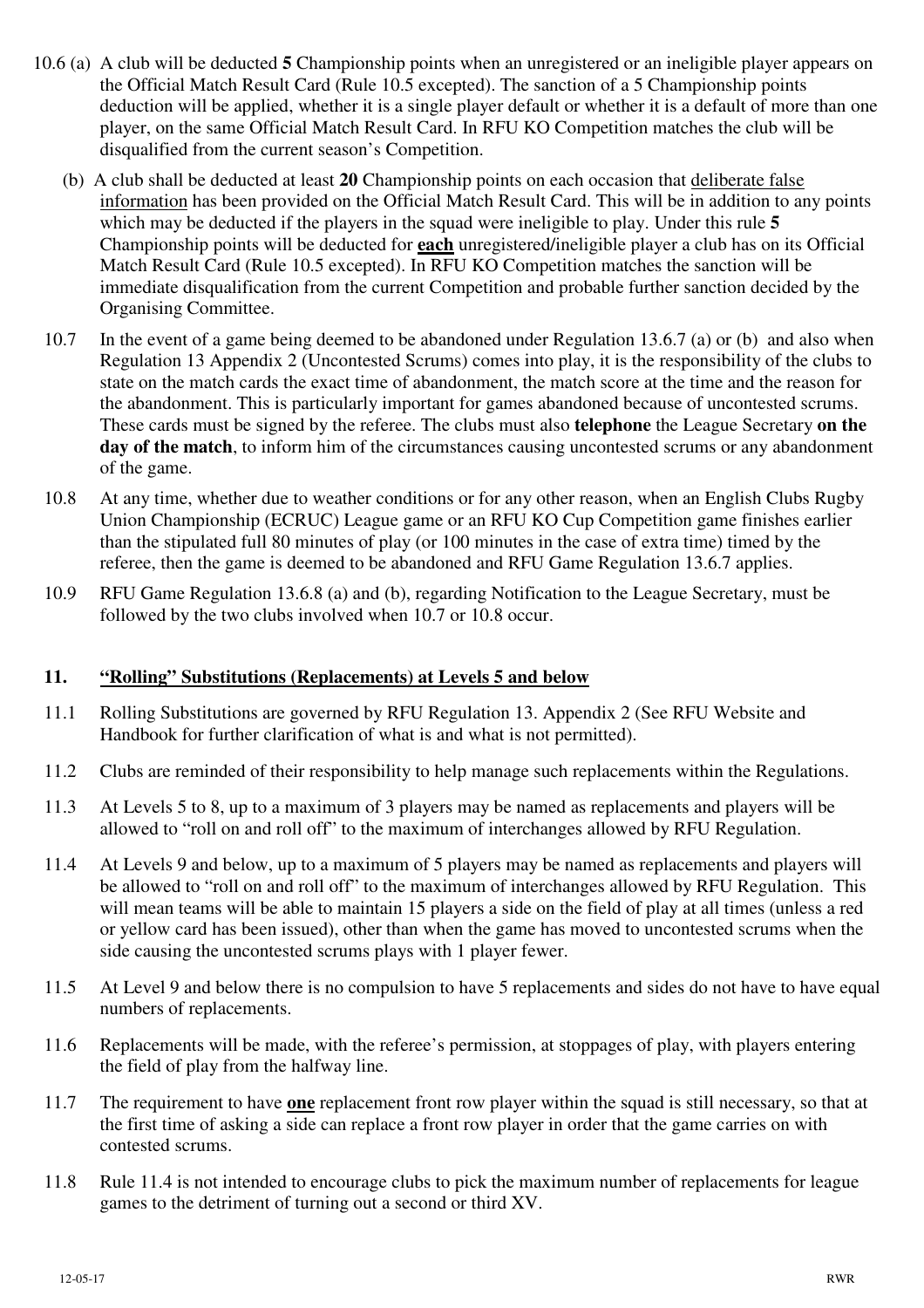#### **12. Notification of Results**

- 12.1 Club Secretaries are responsible for their Club's compliance with the rules regarding notification of results (to include W/D/L, bonus points where applicable, postponement or cancellation).
- 12.2 Home clubs must telephone Russell's News and Sports Agency. Tel: 0116 233 2200 with the result (to include W/D/L, bonus points where applicable, postponement or cancellation) as soon as possible after the game , **before the 5:00 p.m. deadline** on the day of the match. When a game is played at any time other than Saturday afternoon the result must be phoned through within 30 minutes of the end of the game. If an injury or extra time is likely to delay the result being reported on time, then a telephone call to notify Russell's before the deadline will help to prepare them for a late result, and probably keep your Club off the fines list.
- 12.3 Home clubs must not only comply with the rules and regulations, but must also, when telephoning in the result to Russell's, give any bonus points won by either side scoring four or more tries on the day of the match . *[Four points are awarded for a win. Two points are awarded for a draw. A bonus point is awarded to any side scoring four tries and a bonus point is awarded to any losing side that loses by seven points or fewer.]*
- 12.4 Failure to telephone results (to include W/D/L, bonus points where applicable, postponement or cancellation) to Russell's News and Sports Agency Tel: 0116 233 2200 by **5:00** pm, or to forward the Official Match Result Card by e-mail within the time limits specified, will incur an immediate fine of £25. Championship points may also be deducted. Cards that are not forwarded by e-mail will mean that vital information is not reaching the League Secretary/Cup Administrator. Vital information not reaching the League Secretary/Cup Administrator(s) (RFU Registrar or MDOC Secretary within the time scales notified in 10.3) will be deemed **not** to have been sent, A copy of the card will still need to be forwarded by e-mail, following notification of non arrival, so that the checking process is not compromised. Offending clubs will be notified by the League Secretary/Cup Administrator of the fine imposed and of any further sanctions applied for the non arrival of the card.

# **13. End of season "dead rubbers"**

- 13.1 Unplayed and rearranged league matches up to and including the month of April must be honoured.
- 13.2 The League Secretary has the ultimate responsibility and discretion to decide which game, if any, may be considered a "dead rubber" in the month of May. It is **NOT** for the clubs involved to decide between themselves without involving the League Secretary in the decision making.
- 13.3 Unplayed and rearranged league matches in the month of May, which do not have a bearing on promotion or relegation issues within that league will be those matches identified as "dead rubbers". Only these matches need not be played, unless both sides mutually agree that they wish to play the outstanding game(s).

# **14. Sanctions & Fines**

- 14.1 The MDOC is able to sanction any club that does not comply with or adhere to the RFU Regulations and the Midlands Division Administrative Instructions / Rules. Although not an exhaustive list, the following are some of the sanctions the MDOC are able to impose on defaulting clubs :- a fine / payment of compensation to an innocent party / deduction of points in the current or following season / ordering a game to be replayed / awarding the match to the non offending side / determining the result of an abandoned match / removal of a result from the league table / awarding of points to a non offending club.
- 14.2 RFU Regulation 13.10.11 Sanctions and RFU Sanctions Guidelines give a more comprehensive list of the sanctions available to the MDOC to impose. However the words, "The Committee (or its delegate) may impose any sanction which it considers appropriate in all the circumstances", are written in as a rider.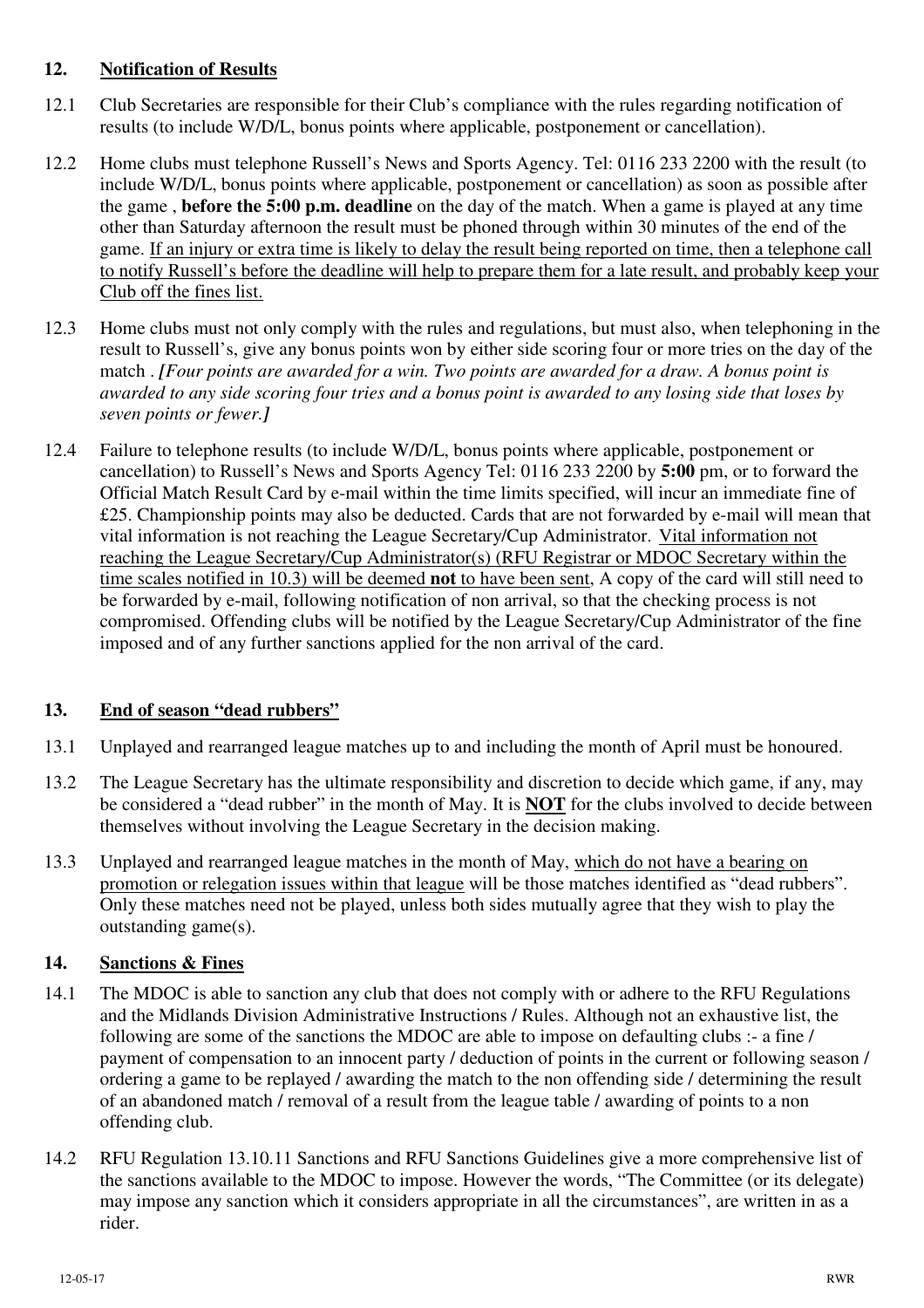- 14.3 Failure to pay fines within 28 days **will** result in the fine being increased, and **may** result in the offending club also having **5** Championship points deducted.
- 14.4 A club with any fines outstanding at the end of the season will be reported to the RFU, with a recommendation that the club be suspended or expelled from the League for the following season.

## **15. DOC Reviews**

- 15.1 Any club wishing to seek a review of a decision made by a League Secretary (or the MDOC Secretary in his/her absence) must do so to the Chairman of the Midlands Division Organising Committee in the first instance, and if still not satisfied with the review decision, appeal to the RFU in the second. Any request for a review must be signed by the Club Secretary (or an authorised deputy) and one other Officer of the Club. It must be in writing and on Club headed notepaper and should be sent as an e-mail attachment or/and posted as a hard copy via the Royal Mail. A request for a review by one person from a club will not be considered. The request should state the grounds on which the review is sought.
- 15.2 The review request must not only be in writing but should be accompanied by the review fee, in the form of a cheque for £50. Cheques should be made payable to the Midlands Leagues Organising Committee. The fee will be refunded if the review changes the original decision. A request for a review should be made within 14 days of the receipt of the decision made. Clubs not happy with having their review dealt with in their absence (i.e. by e-mail) must request a personal hearing. If, however, they lose the personal hearing, they may be liable for the expenses incurred in holding that hearing, in addition to the review fee already paid.
- 15.3 Chairman :- Paul Kaminski, Green Paddocks, 21 Kingsway, Whitchurch, Shropshire. SY13 1EH email :- paul.kaminski049@btinternet.com